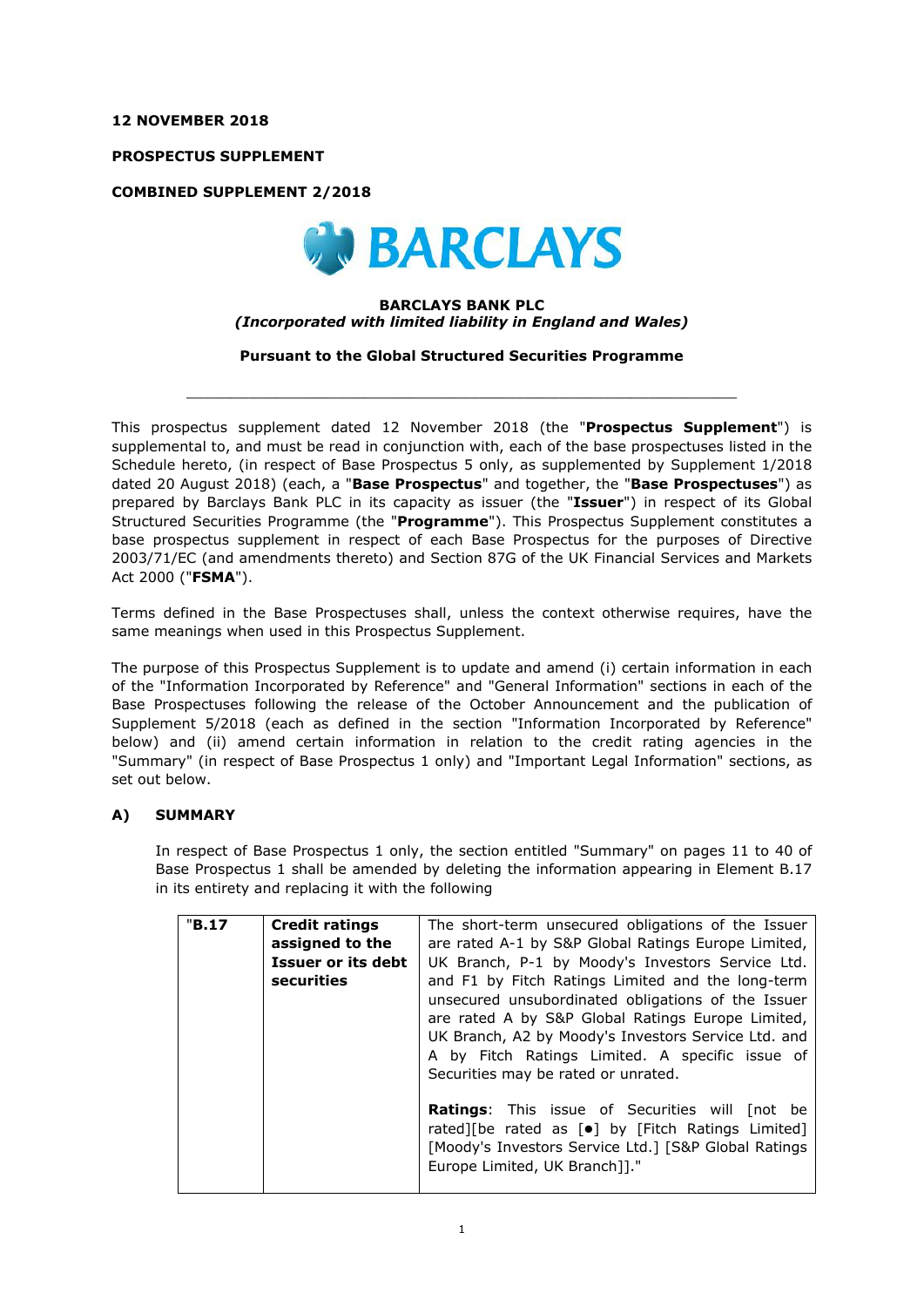## **B) INFORMATION INCORPORATED BY REFERENCE**

The section entitled "Information Incorporated by Reference" on (i) pages 76 to 80 of Base Prospectus 1 and (ii) pages 59 to 63 of Base Prospectus 5 shall be updated by:

- (i) adding the following documents (the "**Documents**", each a "**Document**") to the list of source documents in paragraph 1 (*Source documents*):
	- (1) the joint announcement of Barclays PLC and the Issuer, as filed with the SEC on Form 6-K, on 26 October 2018 in respect of the dismissal of Serious Fraud Office charges against Barclays PLC and the Issuer (the "**October Announcement**"); and
	- (2) Supplement 5/2018 dated 31 October 2018 to the Registration Document dated 16 March 2018 ("**Supplement 5/2018**").
- (ii) adding the following page references to the cross-reference lists in paragraph 2 (*Information incorporated by reference*):

#### *From the October Announcement*

**Exhibit 99.1 – Dismissal of SFO charges against Barclays PLC and Barclays Bank PLC** Page 4

#### *From Supplement 5/2018*

The Issuer and the Group **Page 2** and the Group **Page 2** 

Only information listed in the cross-reference lists above is incorporated by reference into the Base Prospectuses.

For the purposes of the prospectus rules made under Section 73A of the FSMA and each of the above listed Base Prospectuses, the information incorporated by reference, either expressly or implicitly, into each Document does not form part of any of the above listed Base Prospectuses. Information in each Document which is not incorporated by reference into each of the Base Prospectuses is either not relevant for investors or is covered elsewhere in each Base Prospectus.

## **C) IMPORTANT LEGAL INFORMATION**

The section entitled "Important Legal Information" on (i) pages 346 to 351 of Base Prospectus 1 and (ii) pages 109 to 113 of Base Prospectus 5 shall be amended by replacing the words "S&P Global Ratings Europe Limited" with the words "S&P Global Ratings Europe Limited, UK Branch" in the first paragraph under the sub-heading "Ratings" on (i) page 347 of Base Prospectus 1 and (ii) page 110 of Base Prospectus 5, so that the paragraph shall now read as follows:

"The credit ratings included or referred to in this Base Prospectus or any document incorporated by reference are, for the purposes of Regulation (EC) No. 1060/2009 on credit rating agencies (the "**CRA Regulation**"), issued by Fitch Ratings Limited ("**Fitch**"), Moody's Investors Service Ltd. ("**Moody's**") and S&P Global Ratings Europe Limited, UK Branch ("**Standard & Poor's**"), each of which is established in the European Union and has been registered under the CRA Regulation."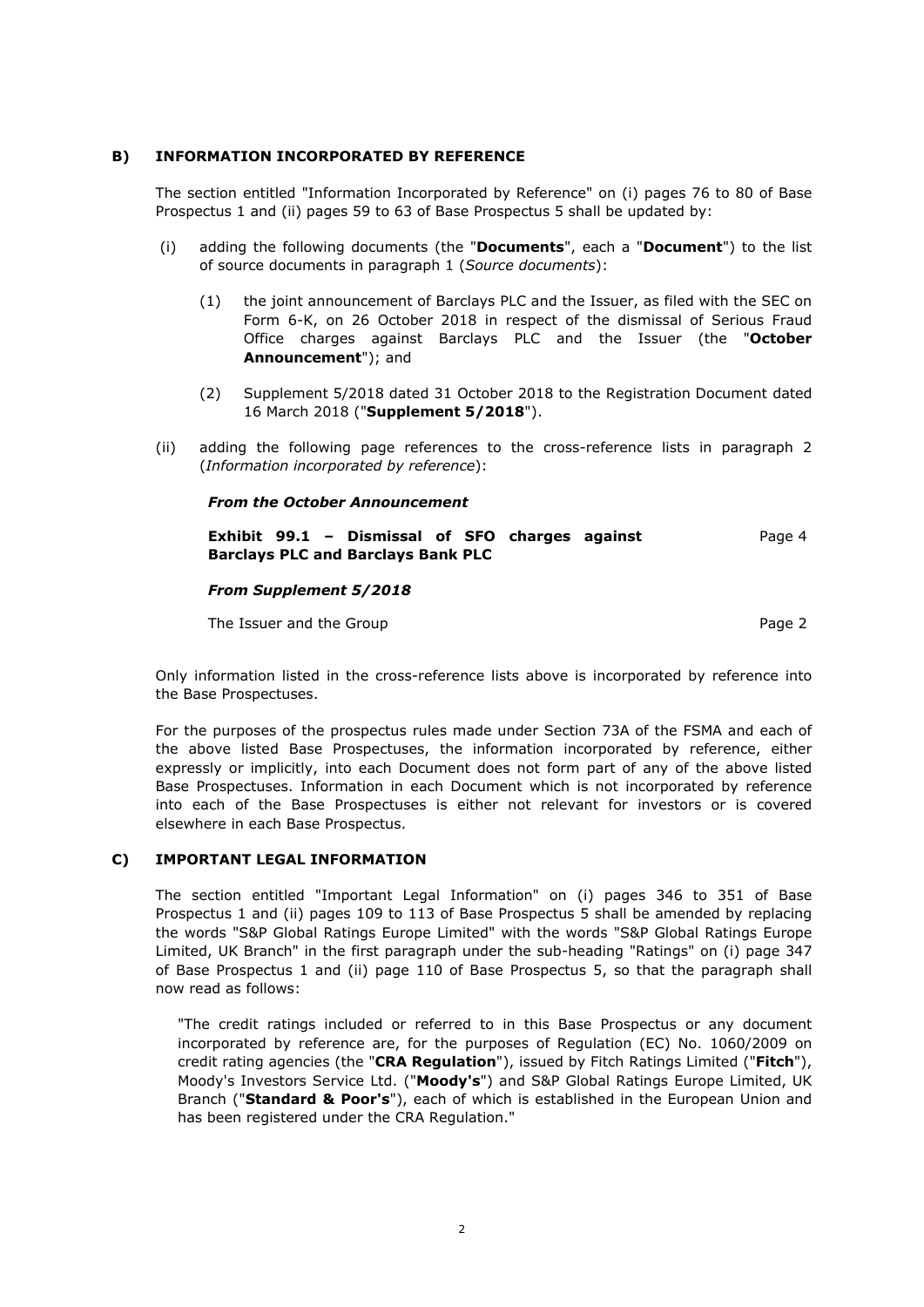## **D) GENERAL INFORMATION**

The section entitled "General Information" on (i) pages 352 to 355 of Base Prospectus 1 and (ii) pages 121 to 125 of Base Prospectus 5 shall be updated by deleting the information set out under the sub-heading "Legal Proceedings" on (i) page 352 of Base Prospectus 1 and (ii) page 121 of Base Prospectus 5 in its entirety and replacing it with the following:

"Save as disclosed under (i) Note 17 (*Legal, competition and regulatory matters*) to the condensed consolidated interim financial statements of the Issuer on pages 40 to 50 of the 2018 Interim Results Announcement and (ii) the October Announcement, there are no governmental, legal or arbitration proceedings (including any such proceedings which are pending or threatened of which the Issuer is aware), which may have or have had during the 12 months preceding the date of this Base Prospectus, a significant effect on the financial position or profitability of the Issuer and/or the Bank Group."

To the extent that there is any inconsistency between (a) any statement in this Prospectus Supplement (in relation to any Base Prospectus) and (b) any other statement in, or incorporated by reference in any Base Prospectus, the statements in (a) above shall prevail.

The October Announcement may be inspected during normal business hours at the registered office of the Issuer or at <https://home.barclays/investor-relations/investor-news/sec-filing/>.

Supplement 5/2018 may be inspected during normal business hours at the registered office of the [Issuer or at https://www.home.barclays/prospectuses-and-documentation/structured](https://www.home.barclays/prospectuses-and-documentation/structured-securities/prospectuses.html)securities/prospectuses.html.

Investors should be aware of their rights under Section 87Q(4) to (6) of the Financial Services and Markets Act 2000. Investors who have agreed to purchase or subscribe for Securities before this Prospectus Supplement was published have the right, exercisable within two working days after the date on which this Prospectus Supplement is published, to withdraw their acceptances. This right is exercisable up to, and including 14 November 2018. Investors should contact the distributor from which they agreed to purchase or subscribe the Securities in order to exercise their withdrawal rights.

References to each Base Prospectus shall hereafter mean each Base Prospectus as supplemented by this Prospectus Supplement. The Issuer has taken all reasonable care to ensure that the information contained in each Base Prospectus, as supplemented by this Prospectus Supplement is, to the best of its knowledge, in accordance with the facts and contains no omission likely to affect its import and accepts responsibility accordingly. Save as disclosed in this Prospectus Supplement, no significant new factor, material mistake or inaccuracy relating to the information included in each Base Prospectus is capable of affecting the assessment of securities issued pursuant to each Base Prospectus has arisen or been noted, as the case may be, since the publication of each Base Prospectus (as supplemented at the date hereof) by the Issuer.

This Prospectus Supplement has been approved by the United Kingdom Financial Conduct Authority, which is the United Kingdom competent authority for the purposes of the Prospectus Directive and the relevant implementing measures in the United Kingdom, as a prospectus supplement issued in compliance with the Prospectus Directive and the relevant implementing measures in the United Kingdom for the purpose of giving information with regard to the issue of securities under the Programme.

# **BARCLAYS**

The date of this Prospectus Supplement is 12 November 2018